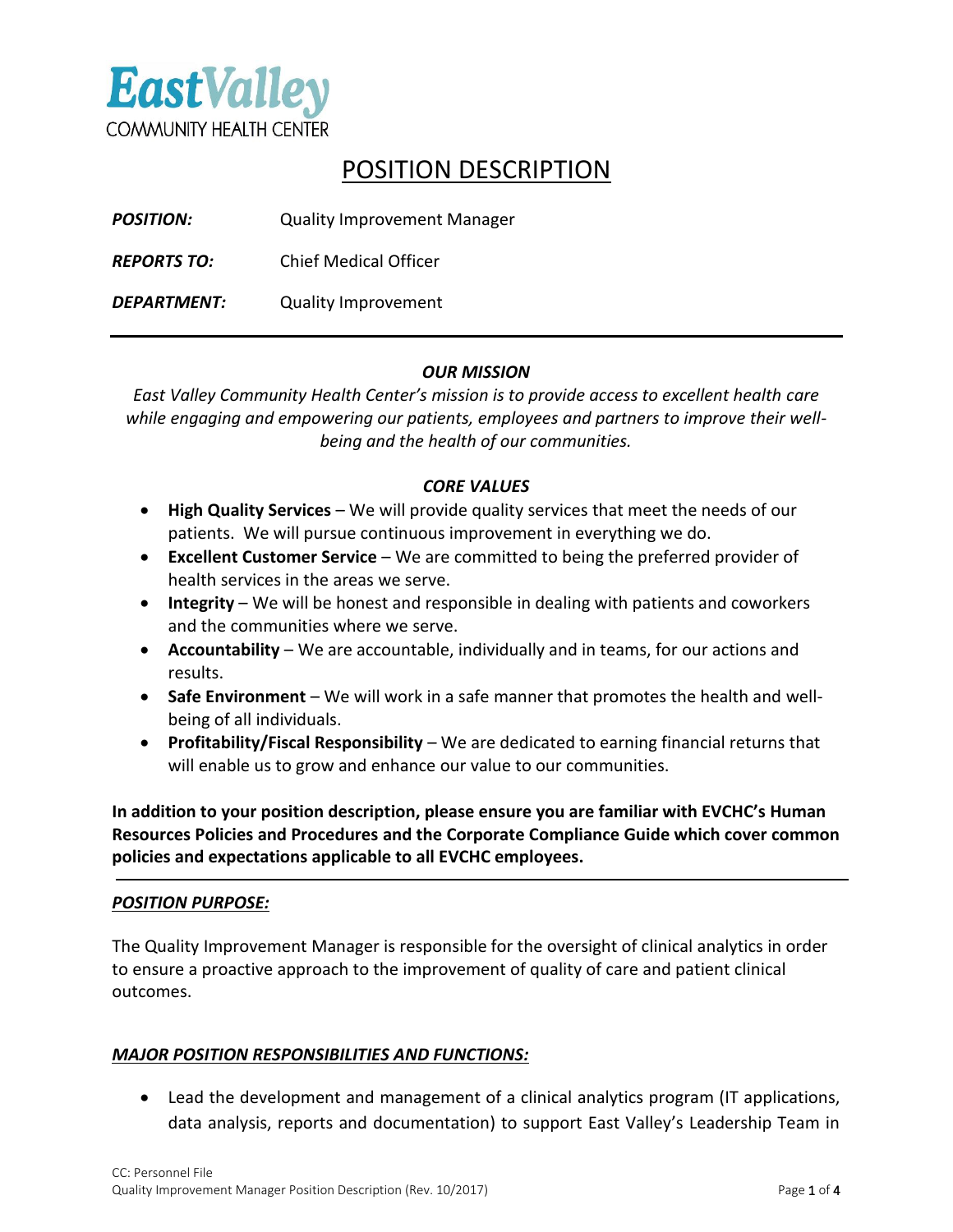their decision-making process in regards to clinical quality improvement.

- In collaboration with CMO, ensure QI Plans meet clinical standards of care and achieve the desired outcomes.
- Supervise the overall performance of staff in Quality Improvement Department, including hiring, training, evaluating and implementing performance improvement activities as required.
- Track and trend performance of providers in individual measures, generate required reports for the CMO, CEO and other management Team members as required.
- In collaboration with the CMO and COO, develop PDSA cycles and provide reporting updates.
- In collaboration with the CMO and COO, ensure the progression of achieving Meaningful Use (MU) requirements; providing reporting updates to monitor compliance and developing PDSA cycles when requirements are not satisfied.
- Lead and ensure the progression and maintenance of Patient Centered Medical Home Recognition. Collaborate with COO and CMO to ensure compliance with PCMH measures and develop PDSA cycles as necessary.
- Responsible for developing methods for data collection and extraction through i2iTracks, NextGen, other applications and/or methods.
- Assist care teams in utilizing IT software/applications to meet regulatory and clinical guidelines/standards. Apply leadership tactics to promote user participation, engagement and ownership in the continuous improvement of systems utilization.
- In collaboration with the CMO and COO, design training and technical assistance opportunities that are relevant, impactful, and cost-effective for staff to achieve clinical goals through operational performance improvement.
- Direct the analysis and recommend methodologies for reengineering complex workflows and processes affected by clinical information systems (i.e. i2iTracks, NextGen, Patient Portal…etc.).
- Provide expertise to the Operations team in the identification, development, tactical deployment and maintenance of evidence based best-practice processes to achieve desired QI outcomes.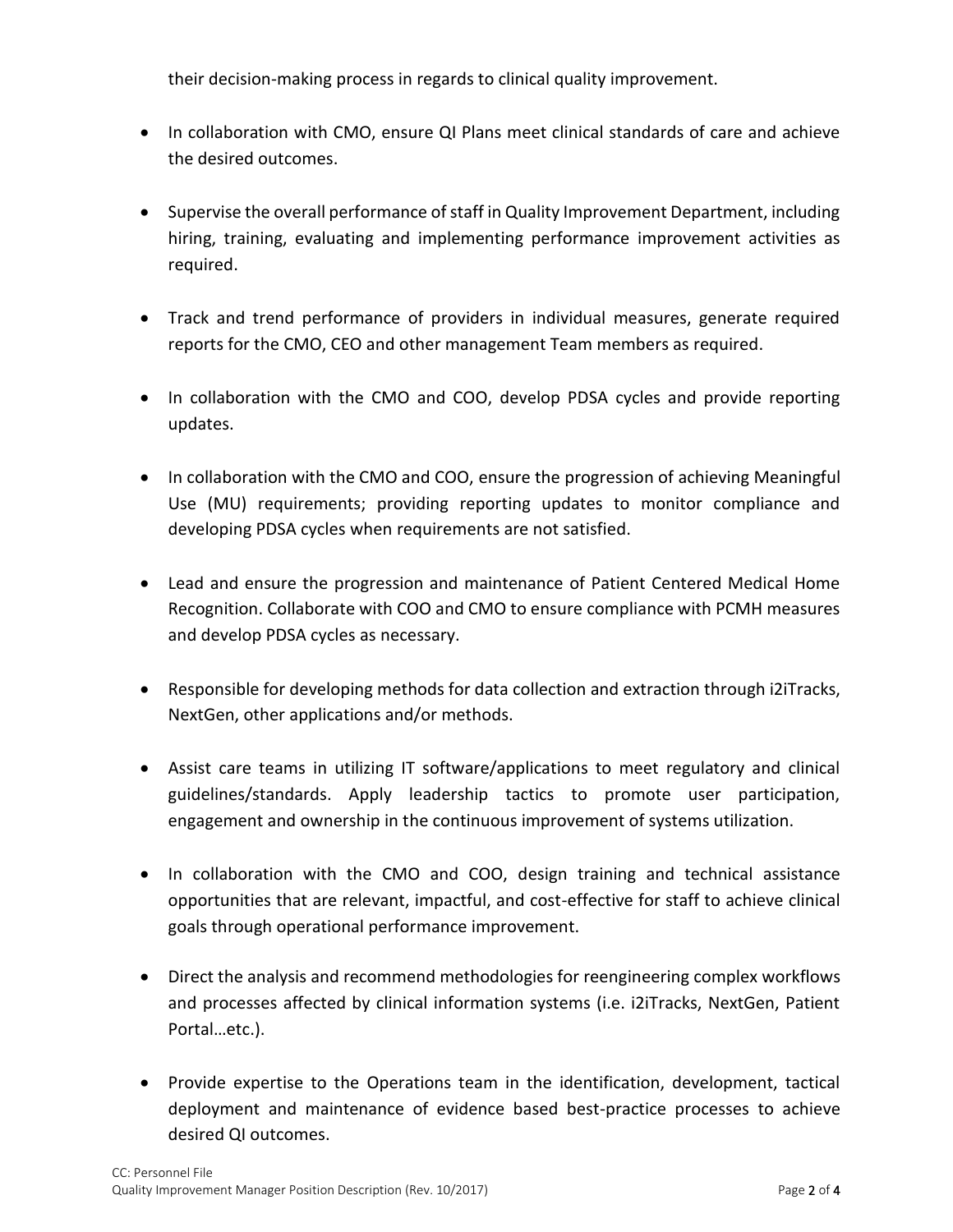- Collaborate with the IT team to develop appropriate algorithms, rules, and predictive analytics to continually enhance the value of information provided to users.
- Participate in staff and management meetings as they relate to the QI activities.
- Other duties as assigned.

## *POSITION REQUIREMENTS AND QUALIFICATIONS:*

- Minimum Bachelor of Science degree in Health Science, Administration, or related field.
- Minimum 1-2 years of progressive experience in Quality Improvement and coordination of health care programs in a healthcare facility, preferably with a federally funded health center.
- Must demonstrate integrity, sound judgment, demonstrated leadership skills, and strong interpersonal and communications skills.
- Demonstrated ability to work independently and as a team member in improving delivery of care to persons with chronic diseases.
- Outstanding skills in data collection, analysis and presentation.
- Strong skill in Microsoft Office software, including use of Excel to create spreadsheets and graphs, and PowerPoint.
- Knowledge of i2i Tracks and NextGen software highly preferred.
- Experience working with disadvantaged populations helpful and knowledge of health disparities highly desired.
- Excellent oral and written communication skills needed, strong organizational ability required.

## *Working Conditions/Physical/Mental Abilities and Processes:*

*Reasonable accommodations may be made to enable individuals with disabilities to perform the essential job functions.*

- Duties are performed primarily in an office setting.
- Work requires long periods of standing, sitting, lifting, turning, twisting, waling, pushing, pulling, reaching, speaking, hearing, seeing and ability to articulate clearly.
- Ability to stand, sit, stoop, kneel, and bend on order to retrieve files and records.
- Ability to work with personal computer for long periods of time.
- Ability to write notes, track and graph records and reports.
- Ability to work productively in a small office space used by multiple employees.

*\*Disclaimer: This position description indicates in general terms the type and level of work performed and responsibilities held by the employee(s) occupying this position. Duties described*